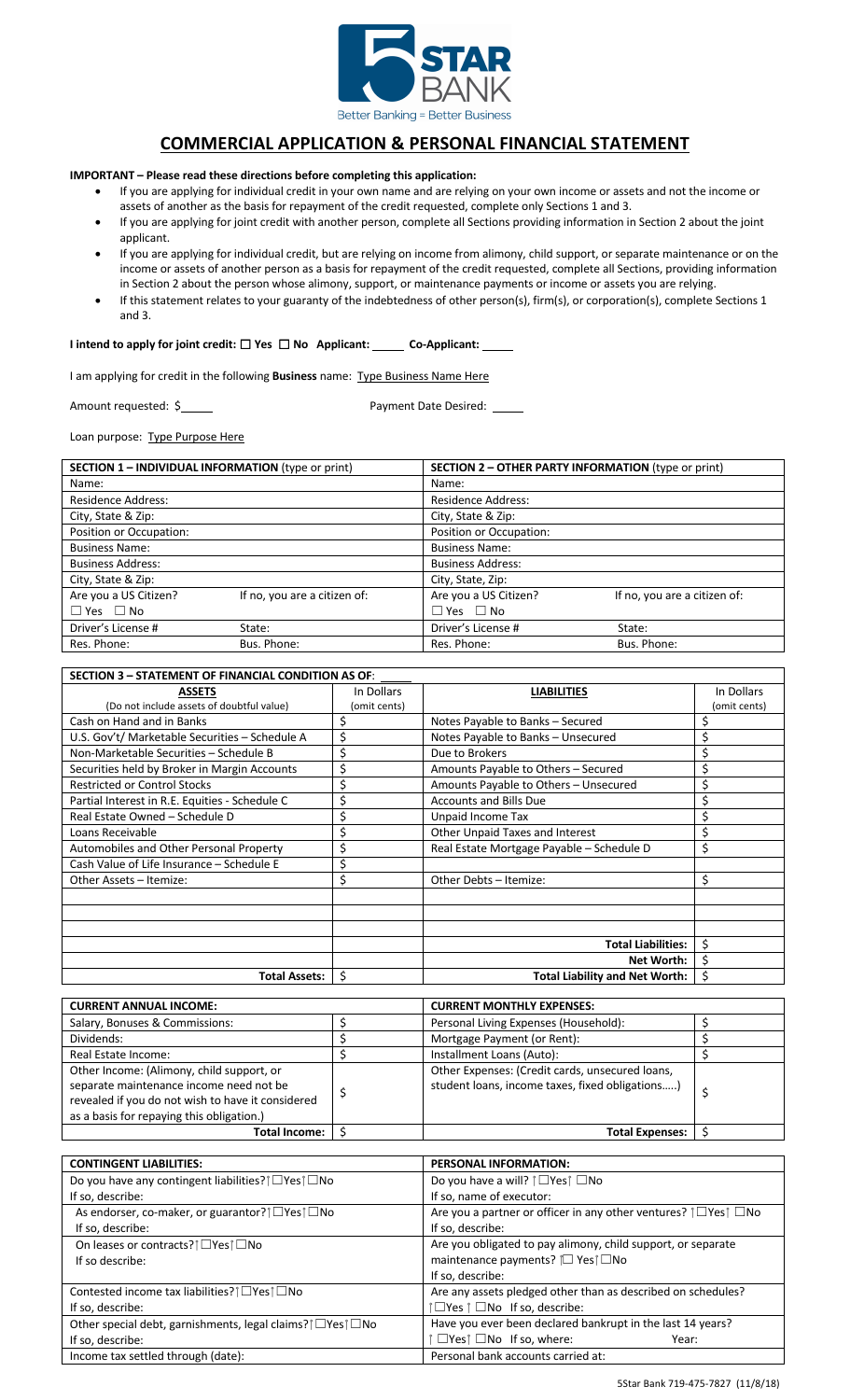## **SCHEDULE A – U.S. GOVERNMENT AND MARKETABLE SECURITIES**

| Number of Shares     | Description | In Name of: | Are these | Market Value |
|----------------------|-------------|-------------|-----------|--------------|
| or Face Value (Bond) |             |             | Pledged?  |              |
|                      |             |             |           |              |
|                      |             |             |           |              |
|                      |             |             |           |              |
|                      |             |             |           |              |

## **SCHEDULE B – NON-MARKETABLE SECURITIES**

| Number of | Description | Title in Name of: | Are these | Source of Value | Value |  |
|-----------|-------------|-------------------|-----------|-----------------|-------|--|
| Shares    |             |                   | Pledged?  |                 |       |  |
|           |             |                   |           |                 |       |  |
|           |             |                   |           |                 |       |  |
|           |             |                   |           |                 |       |  |
|           |             |                   |           |                 |       |  |

#### **SCHEDULE C – PARTIAL INTERESTS IN REAL ESTATE EQUITIES**

| Address and Type of Property | Title in Name of: | Ownership  | Date     | Cost | Market | Mortgage | Monthly | Mortgage |
|------------------------------|-------------------|------------|----------|------|--------|----------|---------|----------|
|                              |                   | Percentage | Acquired |      | Value  | Maturity | Payment | Amount   |
|                              |                   |            |          |      |        |          |         |          |
|                              |                   |            |          |      |        |          |         |          |
|                              |                   |            |          |      |        |          |         |          |
|                              |                   |            |          |      |        |          |         |          |

#### **SCHEDULE D – REAL ESTATE OWNED**

| Address and Type of Property | Title In Name of: | Date     | Cost | Market | Mortgage | Monthly | Mortgage Amount |
|------------------------------|-------------------|----------|------|--------|----------|---------|-----------------|
|                              |                   | Acquired |      | Value  | Maturity | Payment |                 |
|                              |                   |          |      |        |          |         |                 |
|                              |                   |          |      |        |          |         |                 |
|                              |                   |          |      |        |          |         |                 |
|                              |                   |          |      |        |          |         |                 |

#### **SCHEDULE E – LIFE INSURANCE**

| Name of Insurance<br>Company | Owner of Policy | Beneficiary | <b>Face Amount</b> | Policy Loans | Cash Surrender Value |
|------------------------------|-----------------|-------------|--------------------|--------------|----------------------|
|                              |                 |             |                    |              |                      |
|                              |                 |             |                    |              |                      |
|                              |                 |             |                    |              |                      |
|                              |                 |             |                    |              |                      |

# **SCHEDULE F – PAST CREDIT HISTORY**

| Name and Address of Lender | Credit in the Name of: | Secured or<br>Unsecured? | Original Date | High Credit | Monthly<br>Payment | Current Balance |
|----------------------------|------------------------|--------------------------|---------------|-------------|--------------------|-----------------|
|                            |                        |                          |               |             |                    |                 |
|                            |                        |                          |               |             |                    |                 |
|                            |                        |                          |               |             |                    |                 |
|                            |                        |                          |               |             |                    |                 |

(Use additional schedules if necessary)

| <b>BUSINESS OPERATIONS INQUIRY</b>                                                                     |                            |                     |
|--------------------------------------------------------------------------------------------------------|----------------------------|---------------------|
| Do you cash checks?                                                                                    | $\Box$ YES                 | $\Box$ NO           |
| If you cash checks, do you cash more than \$1,000 per person per day?                                  | $\Box$ YES                 | $\Box$ NO           |
| Do you sell money orders?                                                                              | $\Box$ YES                 | <b>NO</b><br>$\Box$ |
| Do you transmit money?<br>(e.g. wire transfers, Western Union, virtual currency, cryptocurrency, etc.) | $\Box$ YES                 | $\Box$ NO           |
| Do you exchange currency and/or bullion?                                                               | $\Box$ YES                 | $\Box$ NO           |
| Do you primarily transact business in cash?                                                            | $\Box$ Yes                 | $\Box$<br>NO.       |
| Do you engage, directly or indirectly, in a marijuana-related business?                                | $\Box$ YES                 | $\Box$ NO           |
| Do you engage in internet gambling?                                                                    | $\Box$ YES                 | NO.<br>$\Box$       |
| Do you own, operate or lease ATMs?                                                                     | <b>YES</b><br>$\mathbf{I}$ | NO.<br>$\Box$       |

**IMPORTANT INFORMATION ABOUT PROCEDURES FOR OPENING A NEW ACCOUNT: T**o help the government fight the funding of terrorism and money laundering activities, Federal law requires all financial institutions to obtain, verify, and record information that identifies each person who opens an account. What this means for you: When you open an account, we will ask you for your name, address, date of birth, social security number and other information that will allow us to identify you. We may also ask to see your driver's license or other identifying documents.

When you open an account or apply for a new loan **on or after May 11, 2018**, we will be required to provide information about your beneficial owners. A **beneficial owner** is: (a) each individual who owns 25% or more of the company and/or (b) one individual who has significant managerial responsibility for the company. You will be required to provide the name(s), address(es), date(s) of birth and other identifying information for each beneficial owner. The information you provide will be kept confidential and secure.

**CREDIT DENIAL NOTICE:** If your gross revenues were \$1,000,000 or less in your previous fiscal year, or you are requesting trade credit, a factoring agreement, or similar types of business credit, and if your application for business credit is denied, you have the right to a written statement of the specific reasons for the denial. To obtain the statement please contact: Loan Department, 5Star Bank, 104 S Cascade Ave, Suite 102, Colorado Springs, Colorado 80903, (719) 475-7827 within 60 days from the date you are notified of our decision. We will send you a written statement of reasons for the denial within 30 days of receiving your request for the statement. The notice that follows describes additional protections extended to you.